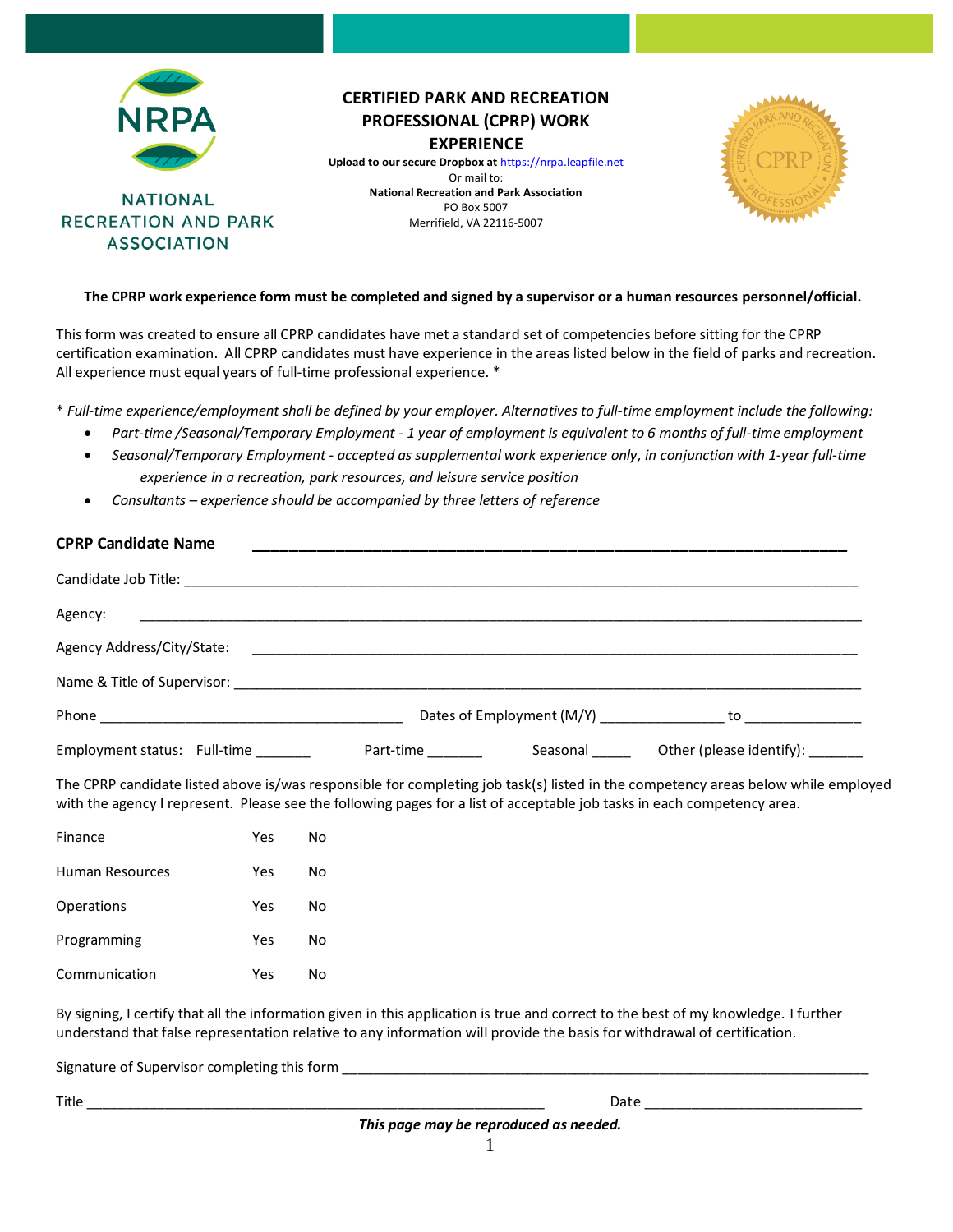



### **CERTIFIED PARK AND RECREATION PROFESSIONAL (CPRP) COMPETENCIES**

### **Communication (25 %)**

- Promote and advocate for the benefits of parks and recreation to internal and external stakeholders
- Solicit public support for the mission and goals of the organization (e.g., formation/support of friends' groups)
- Facilitate staff and public input opportunities (e.g., addressing constituent comments, public hearings, focus groups, surveys)
- Communicate organization's vision and mission to personnel and stakeholders
- Foster internal and external departmental relationships
- Communicate with elected officials, legislative boards, commissions, committees, advisory boards, agencies, and councils.
- Collaborate with outside community organizations (e.g., leagues, associations, clubs, non-profits, school districts, faith-based organizations)
- Follow the organization's internal chain of communication
- Provide input for reports (e.g., annual, strategic plan, project updates)
- Implement / follow the marketing plan (e.g., press releases, advertising, presentations, social media)
- Implement diverse and inclusive communication approaches based on community demographics (e.g., literacy, language, imagery, accessibility, technology)
- Provide input/updates for agency strategic/master plan (e.g., area specific work plan)

### **Finance (10%)**

- Implement cash handling practices (e.g., retail sales, rentals, fee collection, deposits, petty cash)
- Research and recommend requests for alternative support (e.g., grants, donations, sponsorships, in-kind services, matching funds)
- Collect, compile, and compare cost data from like agencies
- Operate within an existing budget (e.g., purchasing, staffing, tracking)
- Collect financial and/or operating data (e.g., attendance, revenues, expenditures)
- Develop and manage a budget for an area, program, project, or facility (e.g., general fund, enterprise fund, maintenance)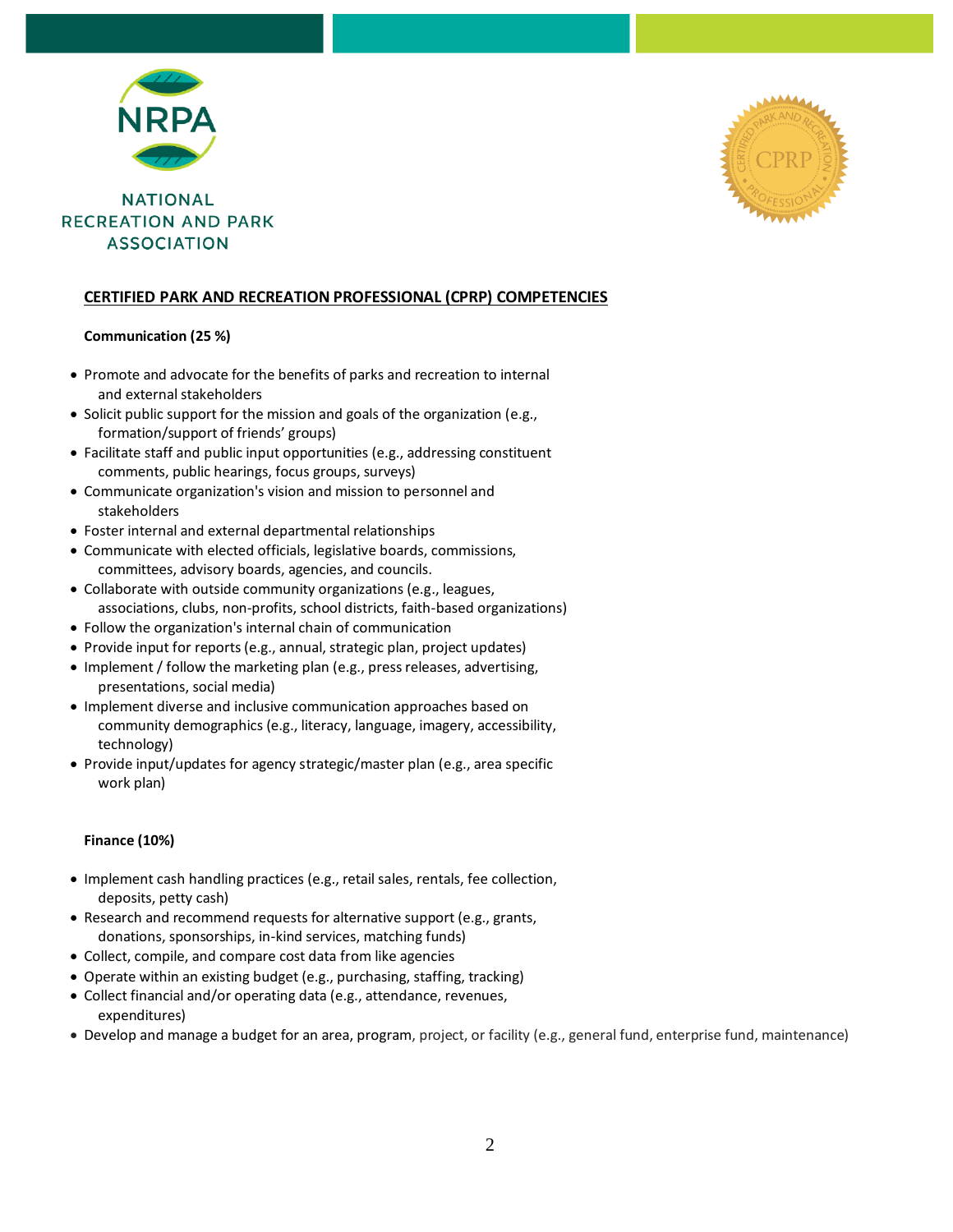

#### **Human Resources (10%)**

•Contribute to the development of job descriptions

- •Implement equitable and inclusive processes when recruiting, selecting, and recommending candidates for seasonal/part time employee and contractor positions
- •Design and conduct trainings (e.g., staff, board members, advocacy groups, sports officials, volunteers)
- •Supervise personnel & independent contractors
- •Make recommendations for retention, renewal, dismissal, or termination of personnel and independent contractors
- •Supervise and manage volunteers (recruit, retention, schedule, evaluate, recognition)

### **Operations (30%)**

- •Conduct assessment of specific programs, areas, products, services
- •Recommend and implement energy efficient and environmentally friendly procedures (e.g., disposal methods, purchasing of efficient supplies, Green initiatives, LEED, recycling)
- •Implement maintenance standards (e.g., perform or request troubleshooting, inspections, routine maintenance, preventative maintenance, repairs or replacement)
- •Maintain information systems (e.g., enter data, use permits, reservations, registrations, equipment use records)
- •Provide supervision over operations of specific facilities and areas (e.g., opening, routine, and closing inspections, monitor activities)
- •Reinforce code of conduct for facility users and program participants, coaches, and staff
- •Provide reasonable accessibility accommodations
- •Collect support documentation regarding accidents and incidents
- •Follow emergency plan procedures, and respond to emergencies (e.g., first aid, CPR)
- •Provide customer service, both internal and external
- •Provide input regarding new facilities, services, and capital improvements based on operational needs
- •Identify needs and promote equitable access and distribution of resources across the community
- •Comply with community codes and ordinances
- •Provide input for updating standard operating procedures/manuals